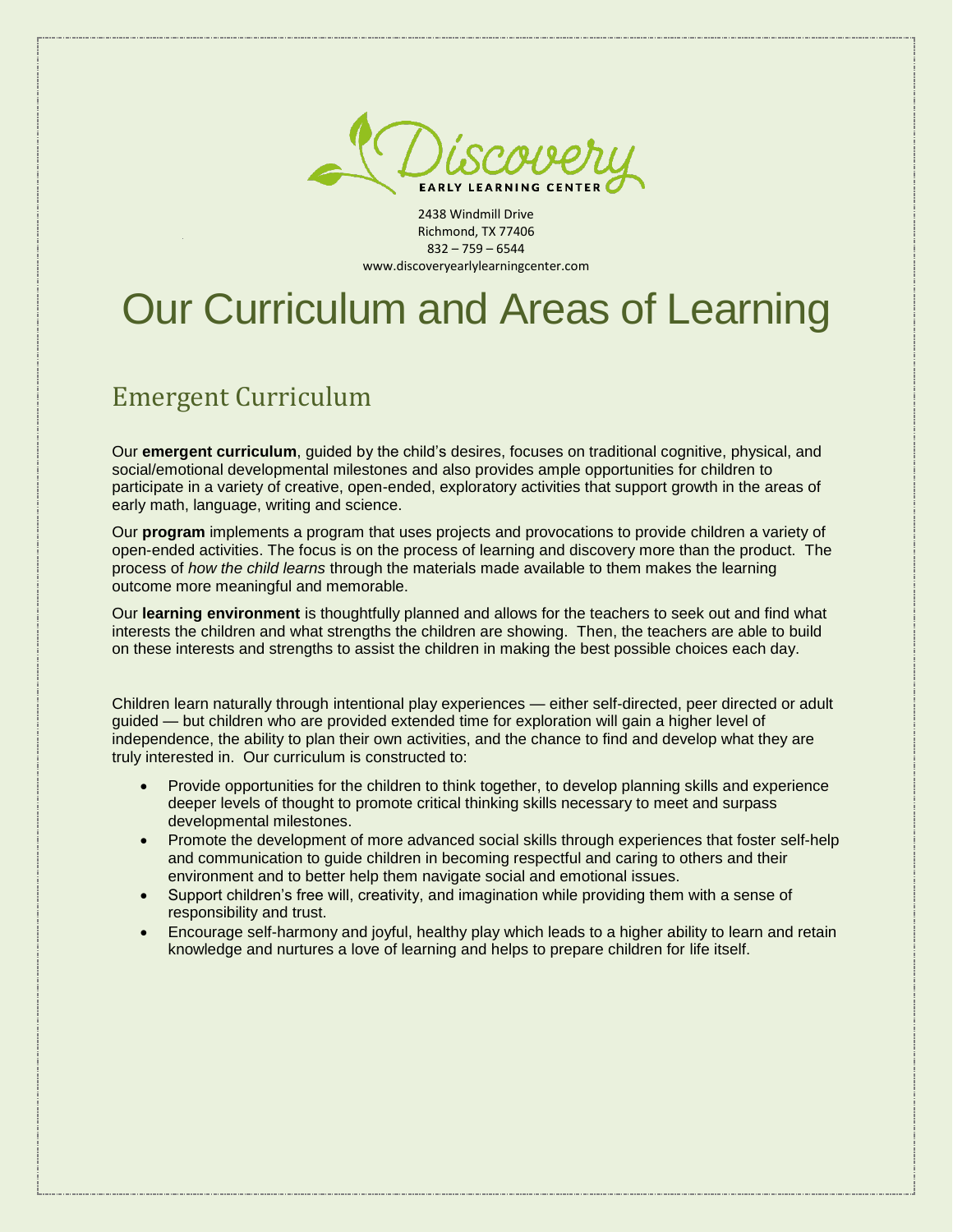# Components of our Emergent Curriculum

### Projects

Project-based learning is a teaching method that supports children's development by allowing them to investigate and respond to their own interests. **Project ideas** stem from both the teacher's and children's questions, problems, or curiosities which allows for authentic learning experiences. The children use their entire environment to investigate, ask questions, make decisions, give and receive feedback and display their project work for others.

### **Provocations**

A **provocation** is a specific, open-ended activity set up by the teacher and designed to provide children another means of expression. Provocations are displayed in a simple yet inviting way to provoke curiosity, questions, and ideas. They can be designed to expand on an interest or project in a class and are also a great way to introduce new concepts that help the children meet developmental milestones.

### Open-Ended Materials

**Open-ended materials** are any materials that can be moved, carried, combined, taken apart and put back together in multiple ways. They allow children to play in many different ways and on many different levels.

There are no specific set of rules for open-ended materials as they are implemented into our program as a means to empower the children's' creativity.

Environments that include these types of materials are infinitely more stimulating and engaging as they promote and support imaginative play which allows children to develop their own ideas and explore their world.

We provide an array of age-appropriate, open-ended materials for use in all centers in the classrooms such as stones, stumps, sand, fabric, wood, sticks, balls, buckets, baskets, crates, boxes, stones, gems, corks, shells and pinecones.

### Relationships and Interaction

Our teachers are active, engaged participants in the children's daily activities, creating and supporting **cooperative relationships**. They expand the children's knowledge by asking open-ended questions related to the content of the activities and ensure that there are multiple opportunities to make the most of teachable moments.

### Documentation

We document children's learning by **visually displaying** their words, photographs, projects, and various works. This brings honor to the children's efforts and allows them to have a strong connection to their experiences and environment.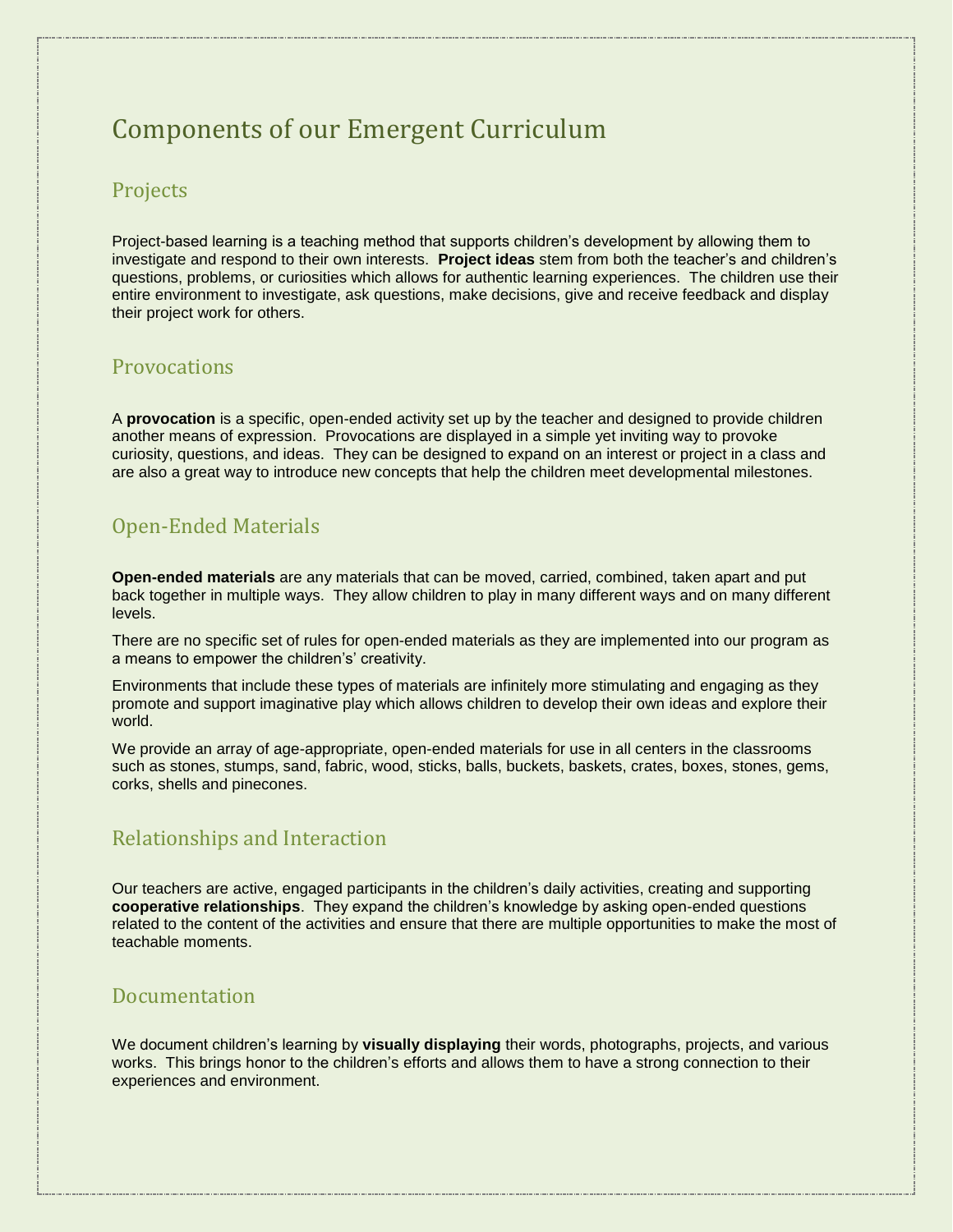# Areas of Learning

## Blocks and Construction

**Blocks and construction** encourage social, emotional, physical, and cognitive skills. They also provide children with the opportunity to exercise a variety of skills that will help them later in life such as problem solving, symbolic thinking, spatial awareness, and mathematical skills.

There are six stages of block building and knowing an understanding these stages allow us to ensure the proper, developmentally appropriate implementation of blocks within each classroom.

- Carrying (~1-2 years of age)
- Building (~2–3 years of age)
- Bridging (~3 years of age)
- Enclosures (~4 years of age)
- Complex Structures (4-5 years of age)
- Complex Structures with elaborate dramatic play (4-5 years of age)

#### Sensory

**Sensory play** includes any activity that stimulates the senses and for young children their senses are their most familiar way to explore, process, and understand the world around them.

We provide intentional sensory opportunities that facilitate exploration and naturally encourage children to explore.

We communicate with the children about what they are observing and sensing, building their language skills and supporting their cognitive development through meaningful experiences.

#### Art

It is not about the product! **Art** is an amazing medium for children to express their thoughts, feelings and ideas. We offer children opportunities to participate in art throughout the day, every day.

Participating in art develops children cognitively, physically, and socially-emotionally. It aids in the development of motor skills, provides opportunities for language development, and encourages children to make decisions, be innovative, and to express themselves.

There are typically three stages of art development in early childhood:

- The scribble stage (1-3 years old)
- The pre-schematic stage (3-4 years old)
- The schematic stage (5-6 years old)

### Math

We nurture the development of **early math** skills and ensure children are meeting the age-appropriate math milestones by emphasizing a hands-on approach. We make math real, relevant and relatable in each age group by encouraging children to interact with open-ended math material while they play making learning math visual and fun.